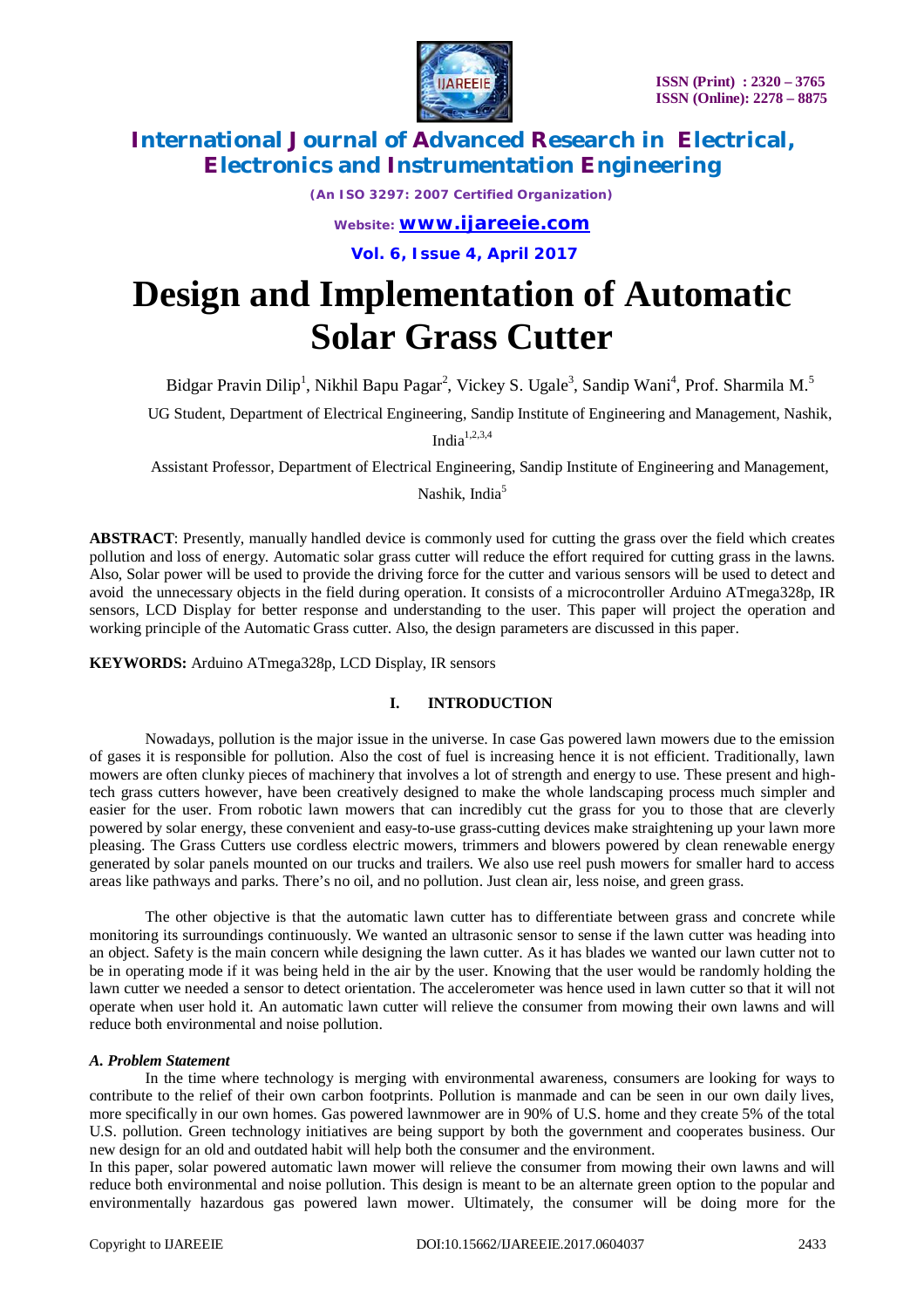

*(An ISO 3297: 2007 Certified Organization)*

## *Website: [www.ijareeie.com](http://www.ijareeie.com)*

**Vol. 6, Issue 4, April 2017**

environment while doing less work in their daily lives.

## **II. LITERATURE REVIEW**

The first lawn mower was invented by Edwin Budding in 1830 just outside Surround, in Gloucestershire, England Bedding mower was designed primarily to cut the grass on sports grounds and extensive gardens, as a superior alternative to the scythe, and was granted a British patent on August 31, 1830.Bedding's first machine was 19 inches (480 mm) wide with a frame made of wrought iron. The mower was pushed from behind.

A Solar grass cutter is a machine that uses sliding blades to cut a lawn at an even length. Even more sophisticated devices are there in every field. Power consumption becomes essential for future. Solar grass cutter is a very useful device which is very simple in construction. It is used to maintain and upkeep lawns in gardens, schools, college's etc. Rapid growth of various high-tech tools and equipment's makes our jobs done comfortable and sophisticated. The research work aims at fabricating a grass cutting machine system which makes the grass cutter based motor running through solar energy. Power plays a great role wherever man lives and works. The cutting mechanism is made of a flat blade rigidly fixed to the frame behind the spiral arrangement which is configured to contact at least one reel bar of the spiral blades during the rotation of the spiral mechanism

#### **III. METHODOLOGY**

The design contains a microcontroller, multiple sensors, and a solar charging system. Adding these elements together, we get our robotic lawn mower. The sensors are the eyes of our Robot Initially, we had an idea what type of sensors we wanted to use. We used only an ultrasonic sensor to detect if the robot was heading into an object. Safety is the main concern when designing a robot with blades. We wanted our robot not to start operating if it was being held in the air by the user. Knowing that the user would be randomly holding the robot we needed a sensor to detect orientation. The power the system there are many options.

With recharging batteries, there are various chemistries but we decided to go with the one that work best with solar charging. The nickel-metal hydride (NiMH) was found to be the best because given a low charging current, it will not overcharge. Sizing the battery will depend on what we are powering, specifically the motors. Like batteries, there is a range of motors to choose from. We went with two 7.2V DC motors with integrated gear heads. The needed torque did not need to be a lot because we were going to have a small prototype. These motors have 100 oz-in torque which is plenty for our design. The block diagram of automatic solar grass cutter design is shown in figure 1.

Determining where to place our sensors is crucial to the overall effectiveness of our design. The solar panels were to be placed horizontal on the robot because to achieve maximum sun exposure. The microprocessor must be in the robot to protect it from the natural elements. ur ultrasonic sensor will be mounted directly in front of the robot for maximum detection.



Fig.1: Block diagram of solar grass cutter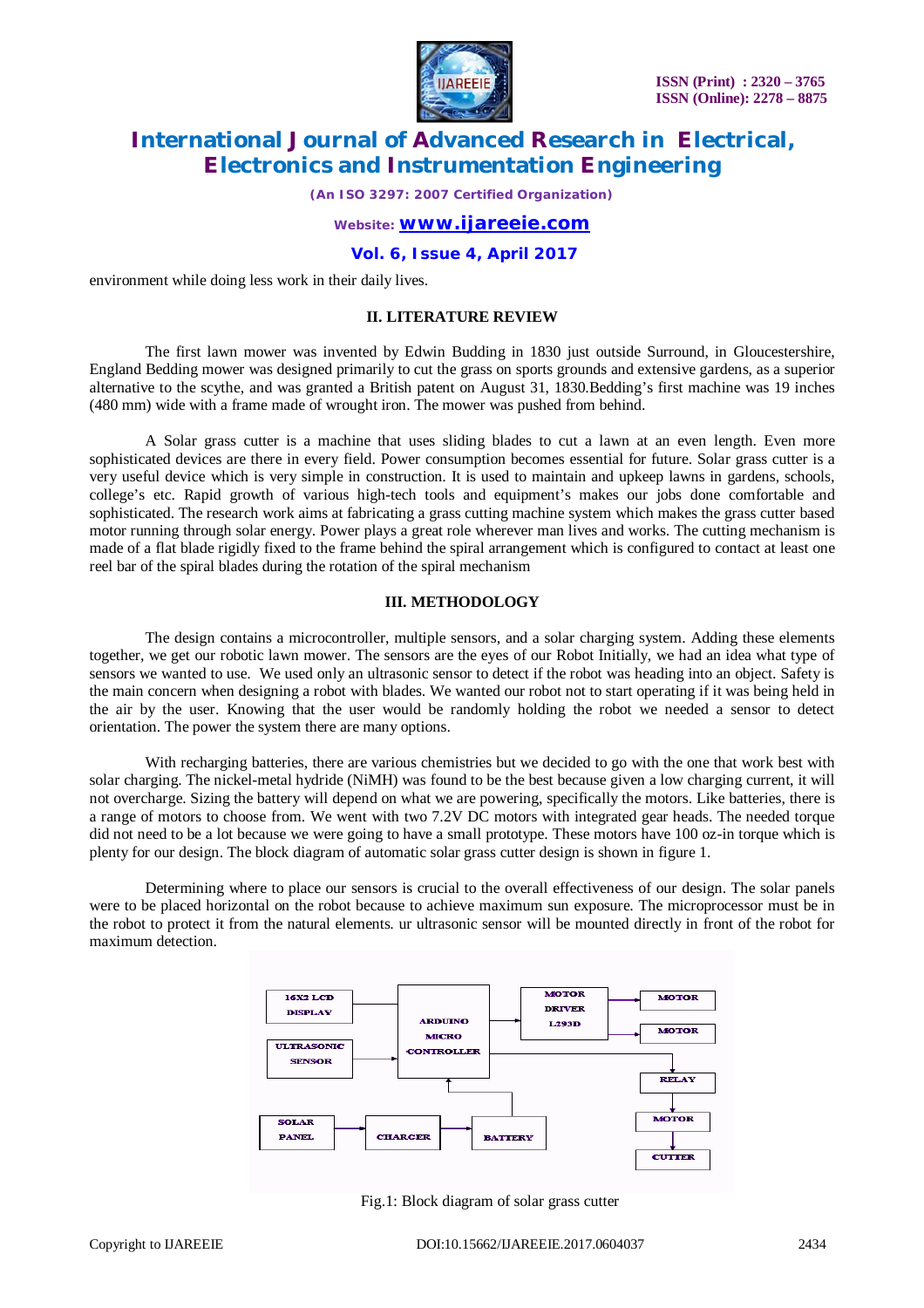

*(An ISO 3297: 2007 Certified Organization)*

## *Website: [www.ijareeie.com](http://www.ijareeie.com)*

**Vol. 6, Issue 4, April 2017**

#### *A. Component Description*

- ❏ *Solar panel:* A solar panel is set of solar photovoltaic modules electrically connected and mounted on structure. A photovoltaic module is a packaged, connected assembly of solar cells. The solar panel can be used as a component of a larger photovoltaic system to generate and supply electricity in commercial and residential applications. Each module is rated by its DC output power under standard test conditions (STC), and typically ranges from 100 to 320 watts. The efficiency of a module determines the area of a module given the same rated output an 8% efficient 230 watt module will have twice the area of a 16% efficient 230 watt module. A single solar module can produce only a limited amount of power; most installations contain multiple modules.
- ❏ *Arduino ATmega328P:* Arduino is brain of overall system. Arduino is single-board microcontroller intended to make building interactive objects or environments more accessible. Introduced in 2005, the Arduino's designers sought to provide an inexpensive and easy way for hobbyists, students, and professionals to create devices that interact with their environment using and actuators
- ❏ *Solar Charger:* The circuit is self-explanatory. A 12 volt 5 Watt solar panel is used as the source of current. The cells in the panel are made up of semiconductor material which transforms light energy into electrical energy. When the sunlight is maximum, the solar module can generate around 16.5 volts at 400 mA. This current is used to charge the battery.
- ❏ *DC motor:* A DC motor relies on the fact that like magnet poles repel and unlike magnetic poles attract each other. A coil of wire with a current running through it generates a electromagnetic field aligned with the center of the coil. By switching the current on or off in a coil its magnetic field can be switched on or off or by switching the direction of the current in the coil the direction of the generated magnetic field can be switched 180°. A simple DC motor typically has a stationary set of magnets in the stator and an armature with a series of two or more windings of wire wrapped in insulated stack slots around iron pole pieces (called stack teeth) with the ends of the wires terminating on a commutator.
- ❏ Advantages of a brushed DC motor include low initial cost, high reliability, and simple control of motor speed. Disadvantages are high maintenance and low life-span for high intensity uses. Maintenance involves regularly replacing the carbon brushes and springs which carry the electric current, as well as cleaning or replacing the commutator. These components are necessary for transferring electrical power from outside the motor to the spinning wire windings of the rotor inside the motor. Brushes consist of conductors.
- ❏ *IR Sensors:* A Sensor converts the physical parameter (for example: temperature, blood pressure, humidity, speed, etc.) into a signal which can be measured electrically. Sensors are sophisticated devices that are frequently used to detect and respond to electrical or optical signals to detect and avoid the object to reduce the chances of failure of blade.
- ❏ 16\*2 LCD Display: It is a flat panel display, electronic visual display, or video display that uses the light modulating properties of liquid crystals. Liquid crystals do not emit light directly.

LCDs are accessible to display arbitrary images (as in a general-purpose computer display) or fixed images which can be displayed or hidden, such as preset words, digits, and 7-segment displays as in a digital clock. They use the same basic technology, except that arbitrary images are made up of a large number of small pixels, while other displays have larger elements

# *B.Design Parameter*

- *1. Selection of electric motor*
	- A) 30 RPM DC motor  $SPEED = 30$
	- B) RPM VOLTAGE = 12 VOLT
	- $C)$  WATTS = 18 WATT
- *2. Torque of the motor*
	- A) Torque =  $(P X 60) / (2 X 3.14 X N)$
	- B) Torque =  $(18X 60) / (2 X 3.14 X 30)$
	- C) Torque =  $5.72$  Nm Torque =  $5.72$  x  $10<sup>3</sup>$  N-m
	- D) The shaft is made of MS and its allowable shear stress = 42 MPa
	- E) Torque =  $3.14 \times$  fs x d<sup>3</sup> / 16 5.72 x 10<sup>3</sup> =  $3.14 \times$  42 x d<sup>3</sup> / 16 D = 8.85 mm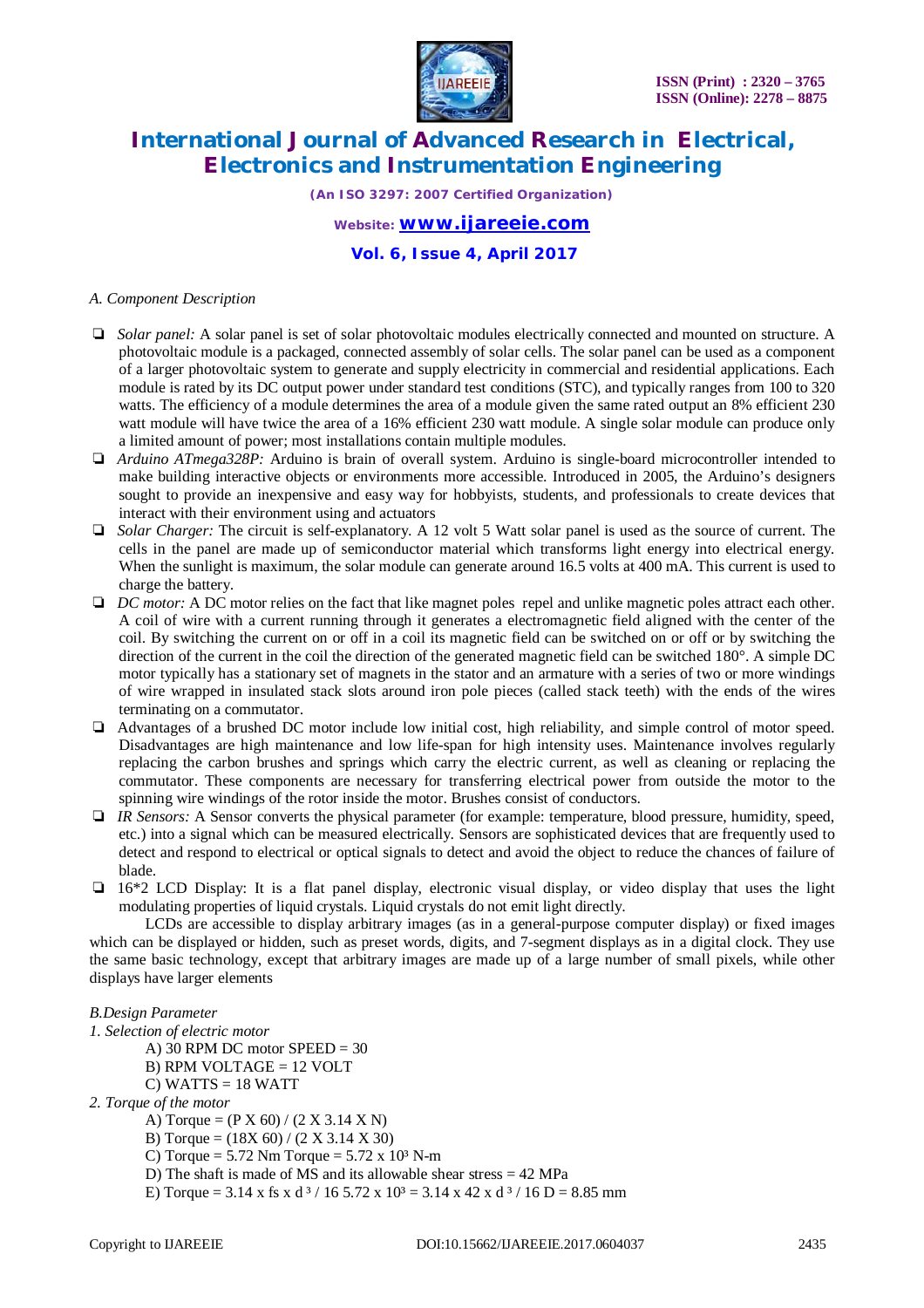

*(An ISO 3297: 2007 Certified Organization)*

# *Website: [www.ijareeie.com](http://www.ijareeie.com)*

**Vol. 6, Issue 4, April 2017**

F) The nearest standard size is  $d = 9$  mm. *3. Electrical (electric) power equation* A) Power  $P = I \times V$  Where  $V = 12 W = 18 I = 18/12 = 1.5$ B) A H.P =  $.02414$ *4. Solar panel calculation* A)  $VOLT = 12 V$ B) WATT =  $5 W$ C)  $W = V X I 5 = 12 X I I = 5/12 I = 420ma$ *5. Battery calculation* A) BAH/CI =  $8 \text{ ah}/420 \text{ma} = 19 \text{ hrs}$ B) To find the Current Watt  $= 18$  w C) Volt =  $12v$  Current =?  $P= V \times I 18 = 12 \times I I = 18/12 = 1.5$ D) AMPS battery usage with 1.5 AMPS BAH /I  $8/1.5 = 5.3$  hrs.

*C. Comparison of Automatic Solar Grass Cutter with Conventional Grass Cutter*

# **FACTOMATIC SOLAR GRASS FACTOR CUTTER CONVENTIONAL GRASS CUTTER** Causes more Pollution Clean and Pollution Free Pollution More effort **Less effort** Less effort **Less effort** Effort Maintenance More Less Less required Not Available **Available** Available **Remote control** More **Less** Noise

#### TABLE I: COMPARATIVE STUDY

#### **VII. CONCLUSION**

Less More More Efficient

In this paper, the work done on lawn mower will meet the challenge of environmental production and low cost of operation since there is no cost for fueling. This lawn mower has been developed for the use of residences and establishments that have lawns where tractor driven mowers could not be used. The machine's capacity is adequate for its purpose. The machine has proved to be a possible replacement for the gasoline powered lawn mowers. We are developed "Automatic Lawn Cutter" by using keypad and LCD display and for this we are using battery hence it works automatically.

### **IV. FUTURE SCOPE**

The work projected in this paper can be further improved by incorporating the some more modifications to obtain better results.Design of blades should be done based on types of grass is used to cut.